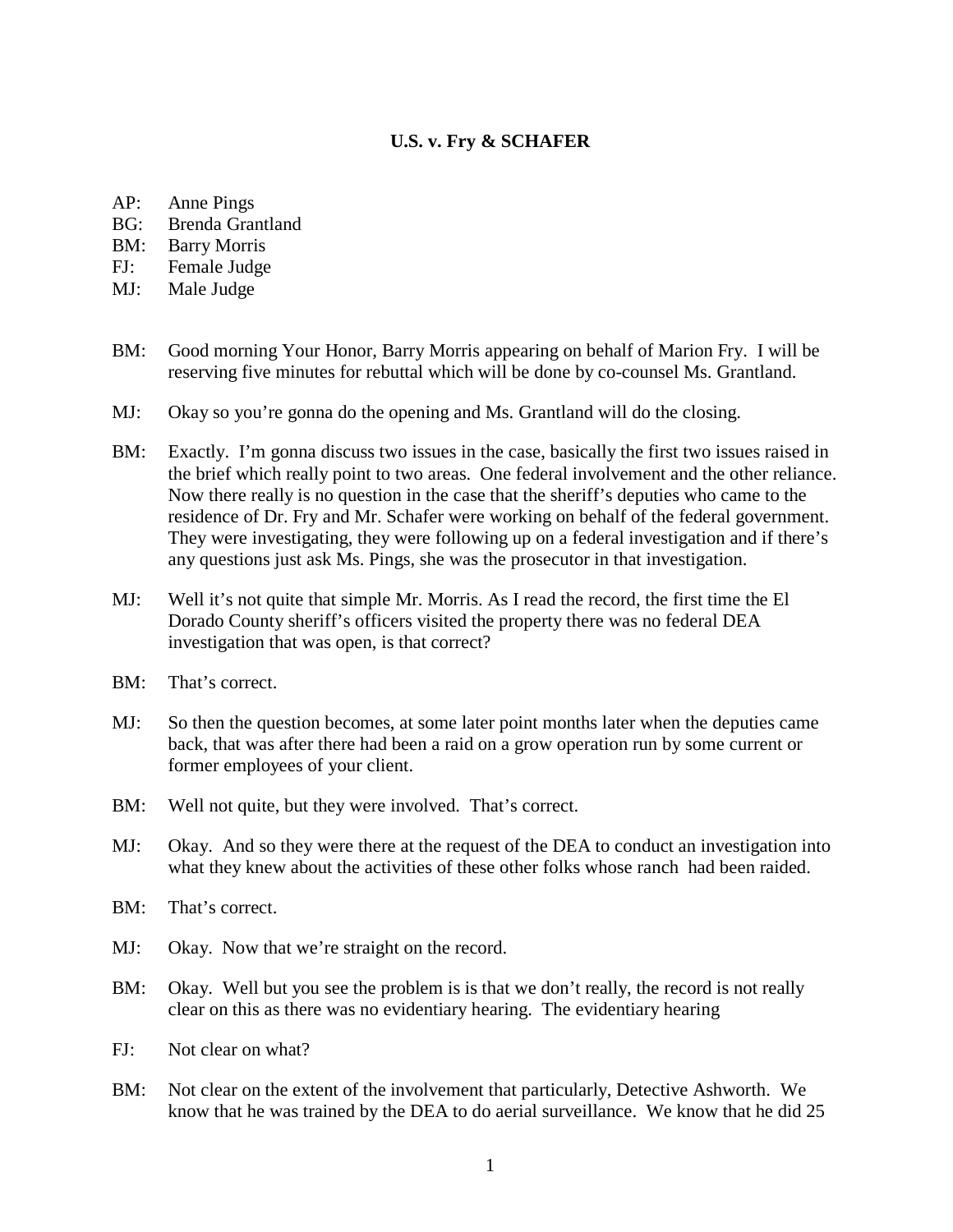over flights prior to going to see the, the, Mr. Schafer and Dr. Fry at their residence, so that had there been an evidentiary hearing it may have turned out that they were in fact working for the federal government prior to that, we don't know that.

- FJ: But isn't that speculation and does speculation entitle you to an evidentiary hearing?
- BM: No speculation doesn't entitle you to an evidentiary hearing. What does entitle you to an evidentiary hearing is when there are conflicts in the facts and where the facts if alleged would establish a defense, you're entitled, I mean establish a proposition, you're entitled to an evidentiary hearing. We
- FJ: What evidence was there in the record that these state officers had authority to bind the federal government?
- BM: Well I'm glad you brought that up because the, the word, you know as I mentioned in the brief the word estoppel is used in many different contexts. Estoppel for example in a commercial context where an agent has to have authority to bind the principal in order to make, bring an estoppel. But estoppel here doesn't talk about binding the federal government. In other words the federal government, if an authorized agent
- MJ: do.
- BM: If I could follow this out Your Honor.
- MJ: Sure.
- BM: In other words if, if, if an authorized federal agent, say the, the head of the DEA walks over to Dr. Fry and says your grow is legal, that doesn't change the law. That doesn't wipe out any prohibition that might be against what, the growing of marijuana. All that does is say that it's unfair to prosecute somebody when in fact they've been informed by a responsible official that in fact they can grow marijuana.
- MJ: But isn't that, that's an agency inquiry is it not? A classic agency law is the speaker authorized to bind the principal?
- BM: In commercial sense, correct. But the binding here is not in a sense that the law is changed but in the sense that the government forfeits the right to prosecute those who would inform that their conduct was legal.
- MJ: But your, your argument would be much stronger if it was a DEA agent who had visited the property. The problem that I have with your argument is that the speaker is a state law enforcement officer
- BM: Except for the
- MJ: And you, let me finish the question. And you want us to infer that he was an authorized agent who's speech could bind the federal government for estoppel purposes, and that's where I've got a concern.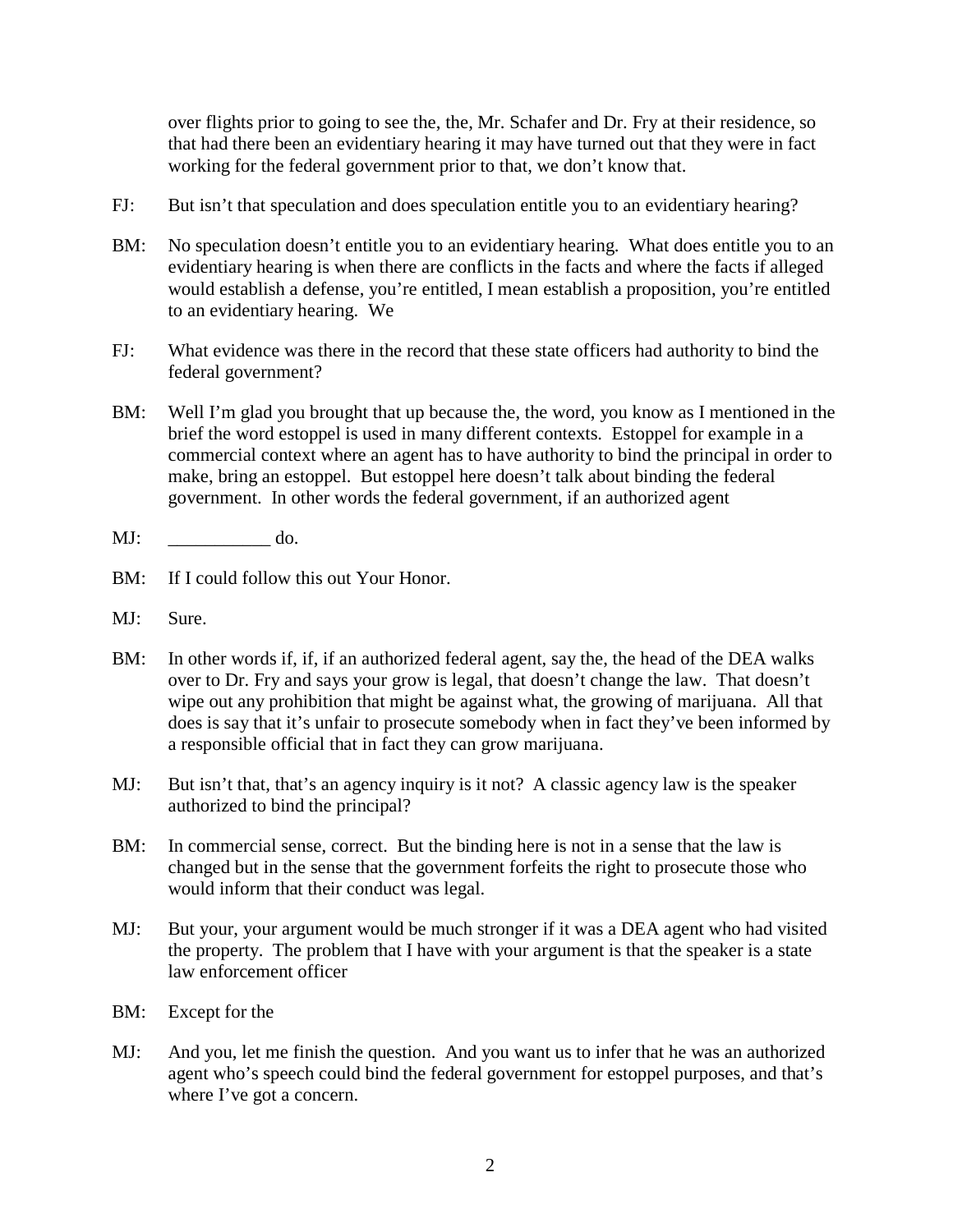- BM: Okay, two things. First of all he, he was being used in, in, you know the question of bind itself to a fact that the DEA in Northern California uses local agents. You have all these cases coming before the court and this is, there's no secret. The DEA was using local agents cause they don't have manpower to cover Northern California.
- FJ: Using local agents to do investigation, and authorizing those agents to bind the federal government are two separate inquiries.
- BM: Yeah but if you, you're binding in a sense that you're using the commercial sense, you're right. But this is not a commercial issue. This is a question of fair warning. This is a question of whether or not the government can prosecute those who would advise. Let me get to the questions you raised.
- MJ: Go ahead.
- BM: It is clear this court had already ruled in United States v. Fort, that state agents who assist in a federal investigation are considered federal agents.
- MJ: No, that's not what we said in Fort. We said that for purposes of Rule 16 discovery that we would treat the investigation reports and the incident reports of the San Francisco Police Department that were later used in a federal RICO prosecution the same way that we would treat an FBI 302 for purposes of whether or not they had to be produced. That's a very different question.
- BM: Except for the fact
- MJ: For the agency.
- BM: Except for the fact that in the quest for that opinion the court discussed the fact that federal agencies use local state actors and said that it makes no sense not to treat them as federal actors when they are in fact working under one investigation. There was no state investigation here.
- MJ: discovery of their offense report.
- BM: Well then you have
- MJ: It's a different issue counselor. You're, I think Judge Rawlinson put in on the head, you've got two distinct notions here and you're arguing the two interchangeably and I don't think the law recognizes that.
- BM: Okay. Well, the fact, in fact there is no dispute that the officers were acting on behalf of the DEA. They were there, the DEA
- MJ: Conducting investigations. I don't think I don't think Ms. Pings would disagree with that statement.
- BM: Fine. Well then why didn't she tell the district court that at the time? That's what I don't understand. Why did the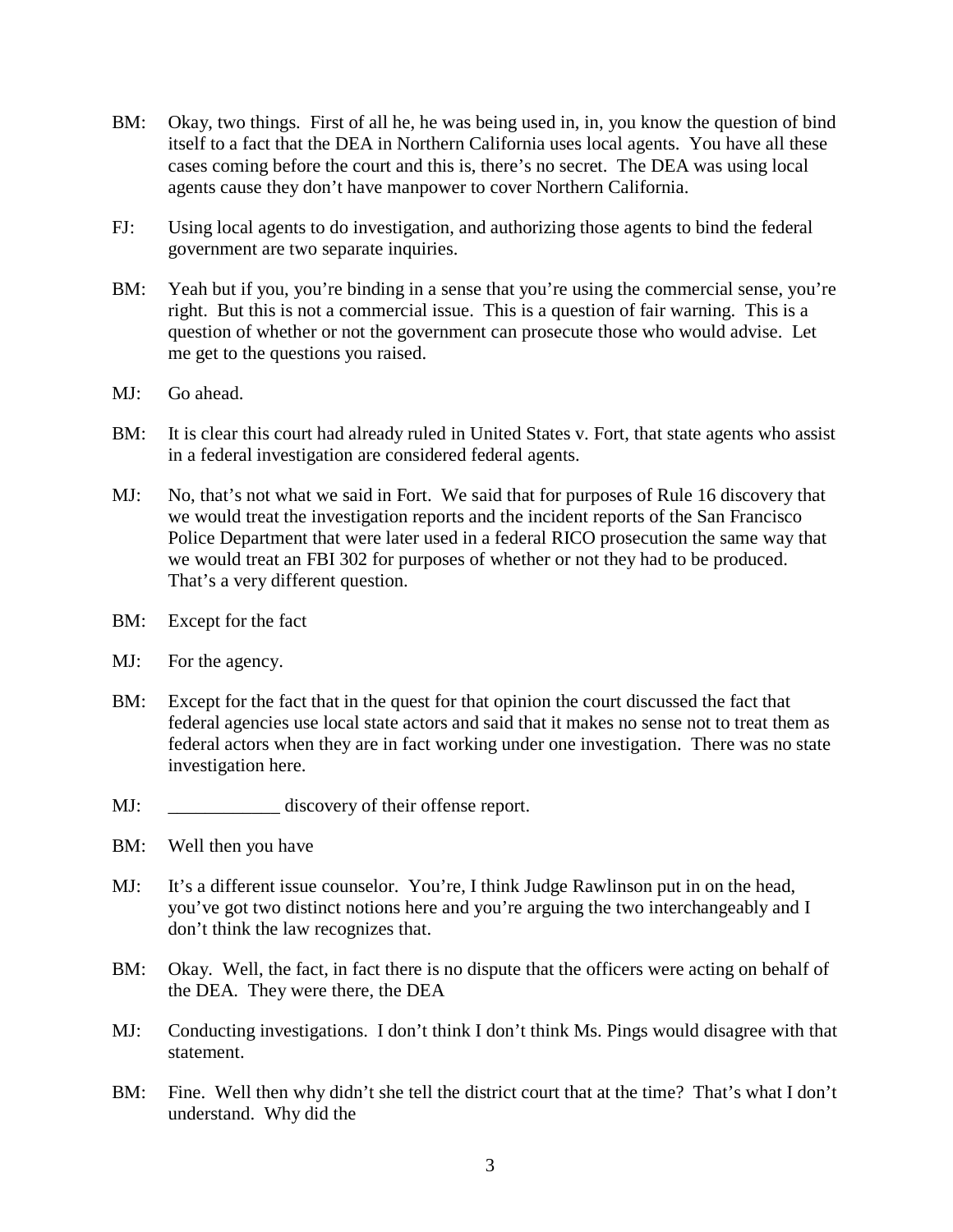- FJ: So what, so what. Even if they, even if the state officers were investigating on behalf of the DEA, how do you make the leap that they were authorized to speak on behalf of the DEA in terms of the legality of the activities?
- BM: The fact, if indeed, they were in no different position than if one of the DEA came along with them and told them that what you're doing is fine. They're in no different position, they are performing the function of a DEA agent in the middle of a federal investigation that their salary is paid by the state is irrelevant under these circumstances.
- FJ: But our cases say exactly the opposite. That state actors, even if they're acting under the direction of the DEA, they haven't been given the authority to bind the DEA, to speak on behalf of the DEA, if they haven't become special DEA agents by virtue of authority vested in them, how can they bind the DEA?
- BM: Well personally I would take issue with the court's statement that our cases say that. I haven't found a single case that said that a state agent working on behalf of the DEA isn't treated as a, as a federal agent. I haven't found one, and I don't think that the government cited any such cases. The government cited a raft of cases that say that state agents acting alone can advise on federal law. Which is the way it should be.
- MJ: Mr. Morris, let me move to the second issue
- BM: Oh sure
- MJ: on entrapment which is reliance. And the district court looked at the patient forms that clearly say distribution of marijuana is illegal under federal law and I guess purport to distance your client from any suggestion by the patient that the doctor was urging a violation of federal law.
- BM: Your Honor, murder is illegal. But self-defense is an affirmative defense. So if a person says that murder is illegal that doesn't mean they can't act in self-defense.
- MJ: Now you're getting into medical necessity and that's a different question. The question I'm asking you is reliance. And the district court thought that the existence of those forms was fatal to your argument that the, that there was entrapment here.
- BM: And the district court was wrong. Because simply saying that marijuana is illegal does not mean that there isn't a medical necessity defense and doesn't mean that they can't rule out—see in other words when the officers came out here and said
- $MI:$
- BM: No, no, I got it. I'm getting to what you're getting at. The officers came out there and said words to the effect what you're doing is fine, legal, whatever they, whatever terminology they used they assured that, that there wouldn't be a problem.
- FJ: Counsel, did they encourage larger quantities to be grown?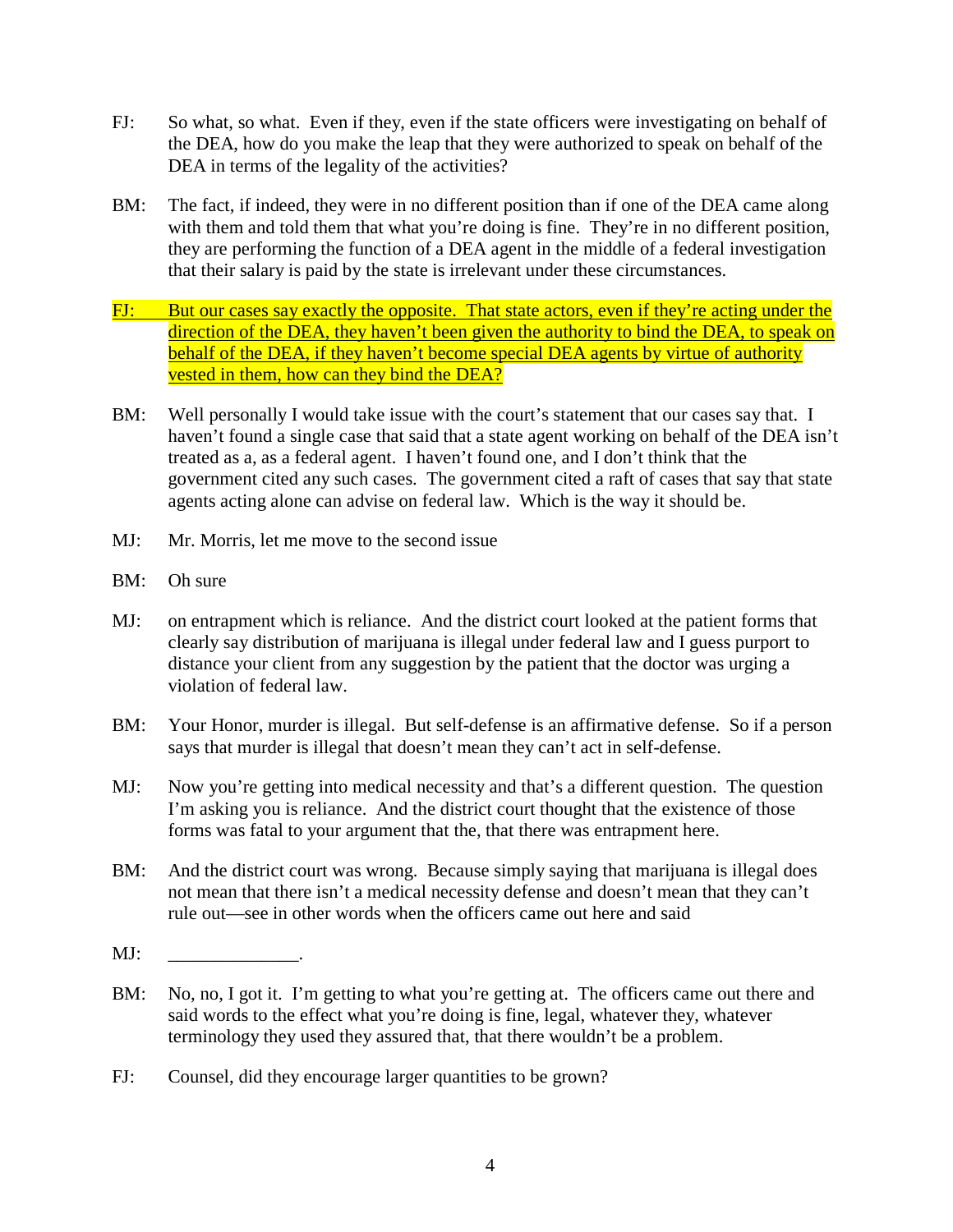- BM: They encouraged them to continue doing what they were doing, which ended up being larger quantities. Again, we don't have an evidentiary hearing. The issue is whether or not the defense was deprived of the ability to present their evidence to the jury, not whether or not they proved entrapment by estoppel.. One last, I've got about 25 seconds left. One last thing, on the reliance on OCBC, frankly the only reason you can't rule out, you can't rely on it is if there's a split in the circuits. It's not my favorite notion of logicalness so that means you'd have to look up 12 different circuits to see if anybody disagrees, but be that as it may that's the way the Supreme Court's left it.
- MJ: The problem with that argument is that you, you've got gaps again. You've got about a four month period where they were growing marijuana before any federal court had opined on this issue.
- BM: Okay,
- MJ: You've got a period where they continued to grow marijuana after the Supreme Court decision came down, so that doesn't get you where you need to go.
- BM: Well it does in terms of the quantity. Because if it, it was legal to do it to for medical necessity during the period in which OCBC was good law then you'd be under 100 plants and then you wouldn't have the mandatory minimum.
- MJ: Okay.
- BM: With that I
- MJ: Thank you Mr. Morris. We'll hear from the government.
- AP: Good morning Your Honor, if it please the court I'm Anne Pings on behalf of the United States. A couple of issues, starting with the entrapment by estoppel, I think it's worthwhile to look at the record and figure out exactly what was on the record at the time that the district court made its pretrial ruling, because there is some reference in the defendant's brief that suggests that some of the statements that came later, the proffers by the defendant that got better over time as it got closer to sentencing, that some of those were actually in front of the district court at the pretrial stage. And they were not. What was before the court at the pretrial stage was the sentence essentially that the local sheriff's deputies McNulty and Ashworth were working on behalf of the federal government, the DEA, in interviewing the defendants about the other case, and then a separate statement that McNulty told Schafer his medical marijuana activities were lawful. That was the, that was the entire proffer in district court at the pretrial stage, at the motion stage. And essentially it's just, it's a barebones conclusory allegation by counsel, was not supported by any particular offer of proof and in fact there was a tape in existence of the interview
- MJ: I thought there was a declaration by Mr. Schafer that alleged that he has been assured by Sergeant McNulty that it was, what he was doing was okay.
- AP: Those were put into the record later.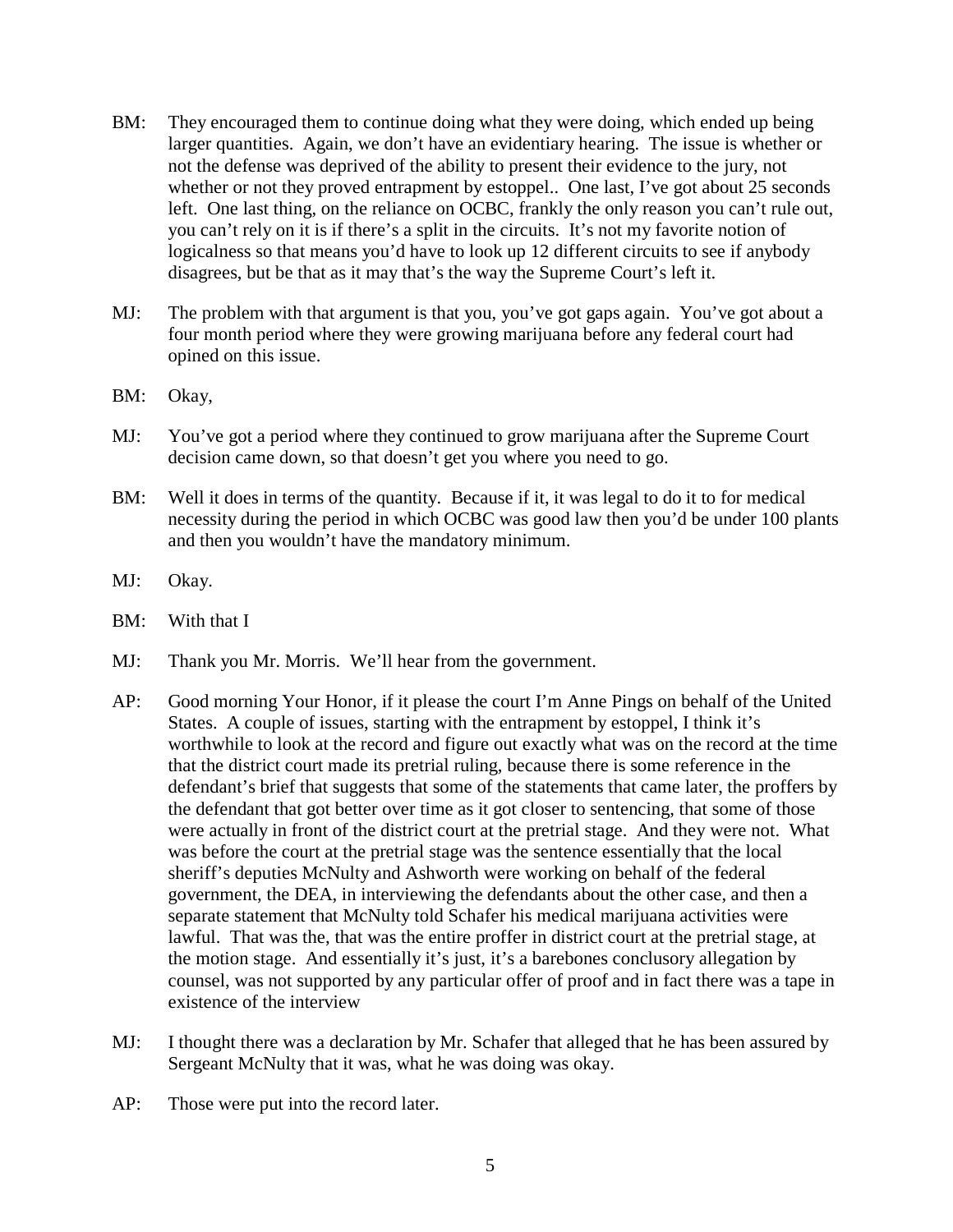- MJ: Before, or after the district court had ruled?
- AP: I believe that's correct. But he, well, there's two issues, I mean there's two individuals. There's McNulty and Ashworth. There were no declarations about Ashworth until the sentencing phase.
- MJ: Right. I, I know I read at least one declaration, maybe two, that Mr. Schafer signed.
- AP: That's, those were offered at the stage of sentencing by entrapment after I believe the issues were decided.
- MJ: After what issues were decided?
- AP: The motion in limine and the, the presentation of the defense and the—
- MJ: Ms. Pings I'm not sure that's right.
- AP: Okay.
- MJ: I'm looking at a declaration by Sergeant Timothy McNulty dated December 21, 2005 which is appended to I guess it's the Government's Consolidated Response to the Defendant's Motion to Dismiss where he's denying the allegations in a bid(?) made by counsel on behalf of Mr. Schafer. Was there no declaration attached to the defense motion?
- AP: There was a declaration from Mr. Sera stating that the facts that he asserted in the motion were true to his knowledge.
- MJ: Yeah, I see it.
- AP: There was no declaration from Mr. Schafer until later.
- MJ: That's, that's the declaration that also attaches the drug czar's rules?
- AP: Yes. Yes.
- MJ: Okay.
- AP: So the record at the time the district court ruled was, is not the same as is represented in the defendant's brief which includes those later declarations which seem to get more, add more facts as time goes on. The, I would just like to point out that there, that the district court also made its decision on the entrapment by estoppel not by looking at any factual conflicts and in fact made no reference to Sergeant McNulty's declaration at all, and based it entirely on the proffer. And I think that's clear from his, the court's ruling reflected on pages 183 and 189 of the, of the excerpts of record that the, it was not a factual conflict that he resolved, it was purely based on the insufficiency of the proffer that there were any representations made about the federal law. And going to the reliance and the reasonableness of the reliance—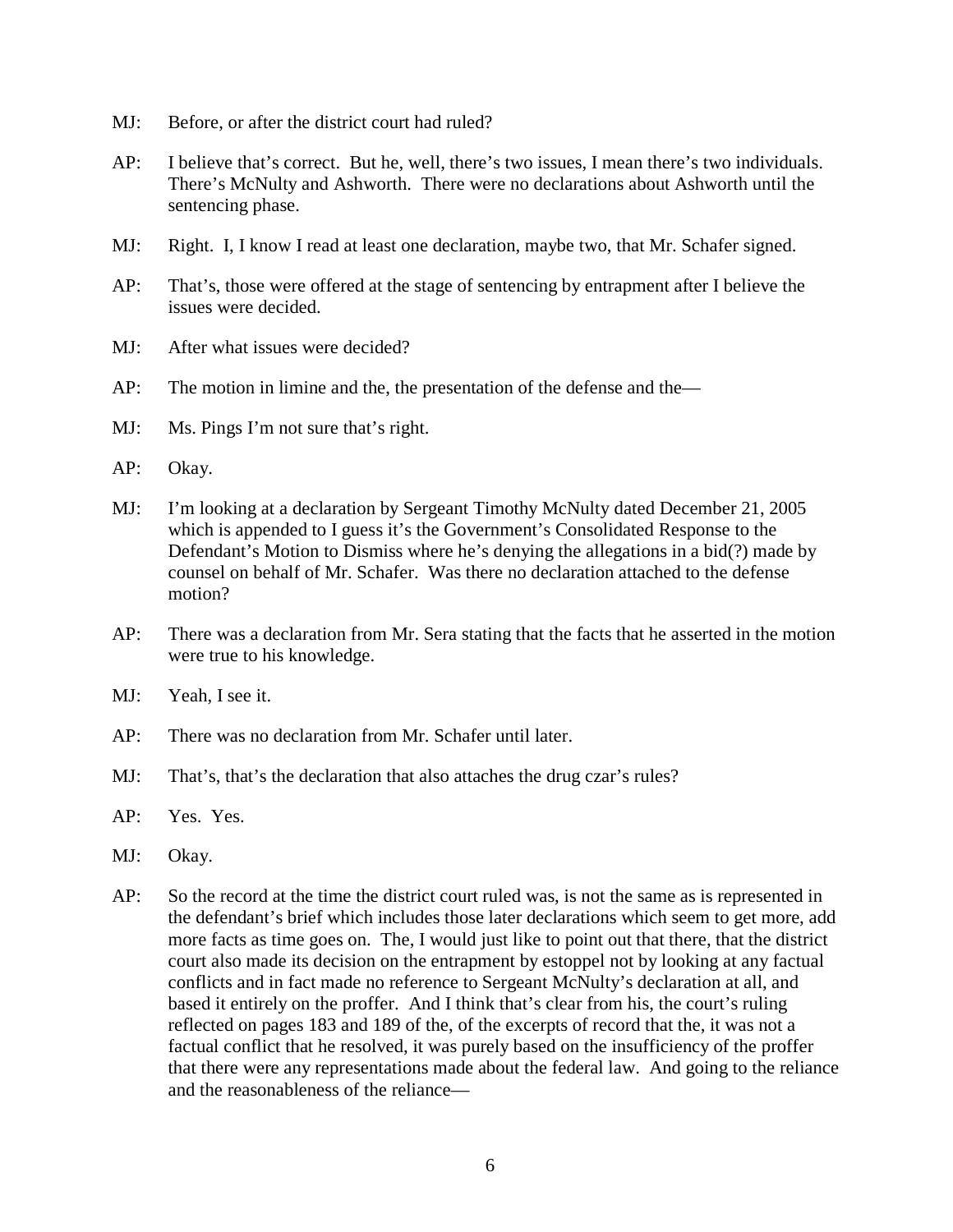- FJ: Counsel, before we leave that point, what's your response to opposing counsel observation or representation, I hope I'm paraphrasing it correctly that there is no case that says that a state official cannot bind the DEA when the state of, state officer is investigating on behalf of the DEA? What's your, what's your response to that observation?
- AP: I'm not sure that that's, I'm not sure there's a case that's exactly on point for a joint investigation. I think there are cases that the principal is the same when they're working jointly or someone is working in some collateral role with the federal government. It's—
- FJ: What's your strongest case, to refute the argument that if a state officer is working on a task force that officer gets federal status for purposes of estoppel by entrapment.
- AP: Well, we cited to the Spires case which refers to a task force and then there's, there's numerous other cases, the Redner case.
- FJ: What's your best case?
- AP: They're all good [all laugh]. I'm sorry, I know I, I'm sorry, I'm not prepared for that answer at this point. I'm sorry. I apologize. I realize that that's a classic question, I should have been prepared for it.
- FJ: Well it's an important question because that's his main argument is because these state officers were a part of a federal task force they become empowered to bind the federal government, that's his argument.
- AP: But that's not, that's not supported by the record. There was no task force. There were, the, our system of government there are state agents that exist and there are federal agents that exist. They sometimes work in conjunction. It was not a task force and something else
- FJ: Well you don't dispute that the state officers were acting on behalf of the DEA do you?
- AP: There, I, I think that's a conclusory statement. I, one fact that is—
- FJ: What's the, what's the fact?
- AP: Well there's one fact that I think is essential which is misstated in the defendant's brief. The DEA did not indicate that he would not participate in any prosecution. He only said he would not participate in the prosecution without further evidence. So all along there is entirely the possibility totally unacknowledged that their activities were also in violation of state law. So—
- FJ: Well but the, the fact of the matter is they were prosecuted federally.
- AP: That's, that's ultimately
- FJ: And the investigation was, they reported back to the DEA.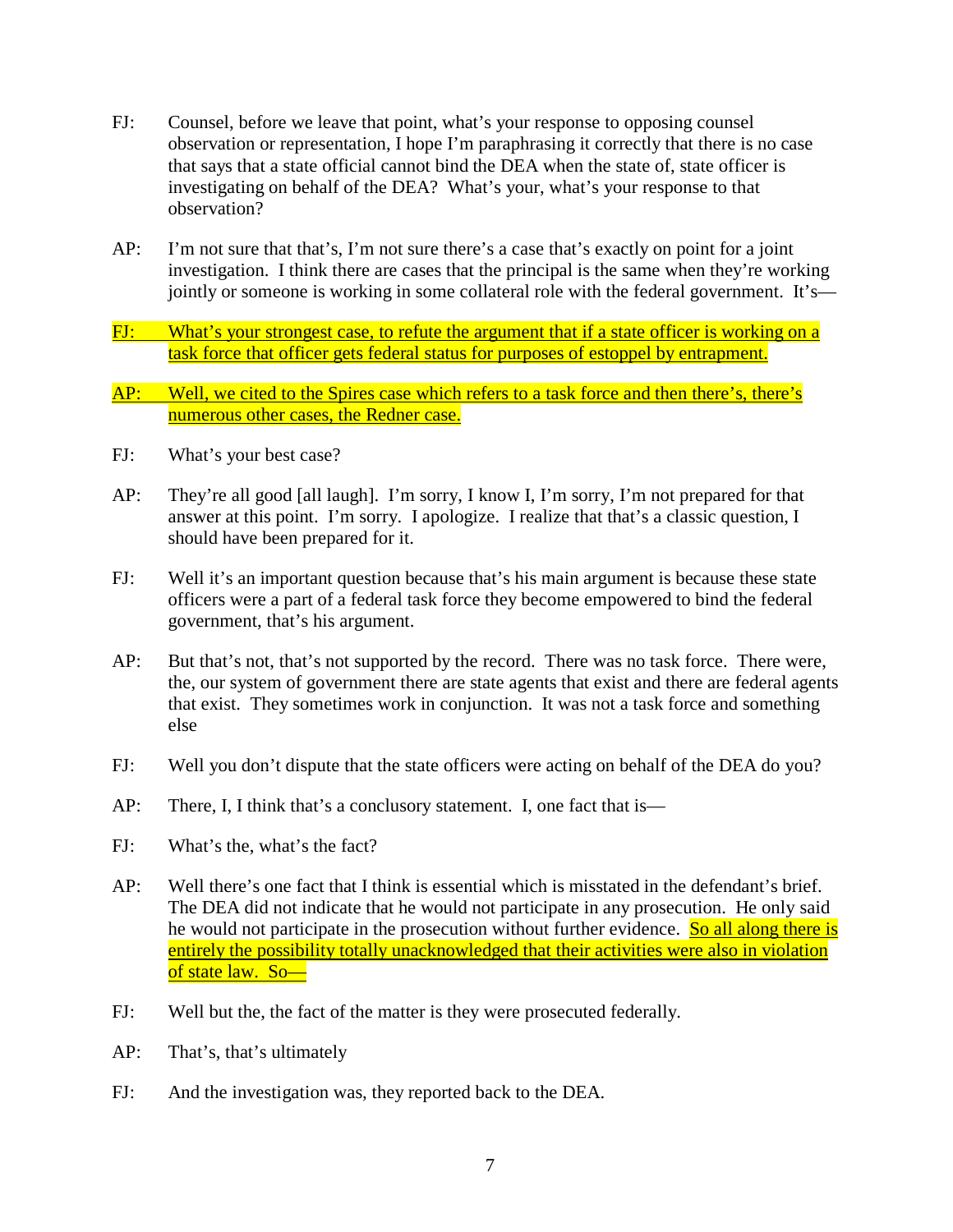- AP: That's correct.
- FJ: They didn't report back to the sheriff, they reported back to the DEA.
- AP: They worked in conjunction. Yes that's correct.
- FJ: Okay, so why doesn't that transform them into federal agents? That's the question I'm asking and that's the point opposing counsel is making. They were working for the DEA, they reported back to the DEA, they were prosecuted federally so why doesn't this become a federal matter such that these officers were authorized to bind the DEA?
- AP: Well a couple of things. The decision to prosecute federally obviously was not made until the end of the investigation. The statement that they worked for the, that they were doing that one interview on behalf of the DEA occurred a year after their activities had begun. The, the fact that they worked together is not enough. The law requires more.
- FJ: What case? That's why I asked you, what's your case that says the fact that they worked for the DEA is not enough?
- AP: It's not one particular case, it's all the cases that require a specific delegation and empowerment that says, that that gives the power and I believe it was Your Honor that referred to it, sometimes there is formal deputization but none of these facts are present. There was no explicit formal empowering to these sheriffs to give this information. And the information was given in a context where the feds are enforcing Oakland Cannabis Buyer's Club in San Francisco and where they're there to interview them about other people that are being prosecuted federally. So the, and state and federal law are vastly different at this time and the, the idea that this reliance was reasonable is not, is not borne out by the record or the context. I, I—
- FJ: I gather the district court thought that the weakness in the defendant's case was that they could not identify a specific federal agent that had directed this. Is that an accurate statement?
- AP: The statement was that the, the defendants had failed to identify a federal officer who had given them the, told them that their conduct was permissible under federal law. So it's two prongs. The failure to mention the specified federal law and that there was the failure to identify someone who was actually empowered. That's the district court's ruling. Okay. With respect to the Oakland Cannabis Buyer's Club I, I would point out something else from when we're reviewing the actions of the district court in the context of over 43 pretrial motions, many filled with conclusory allegations that in that context when the defendants made their arguments about the Oakland Cannabis Buyer's Club case, they asked for a motion to dismiss, they asked for a mistaken reliance on traditional opinion instruction, they asked for different motions in limine, they never asked and they never proffered for the ability to present a necessity defense under Aguilar which is even in this court's opinion was acknowledged it said that if the government had chosen to proceed criminally rather than by civil injunction that defendants could have presented Aguilar defense in due course. That is not ever what the defendants asked for. They asked for reliance on state laws, they, in their motion for jury instructions they attached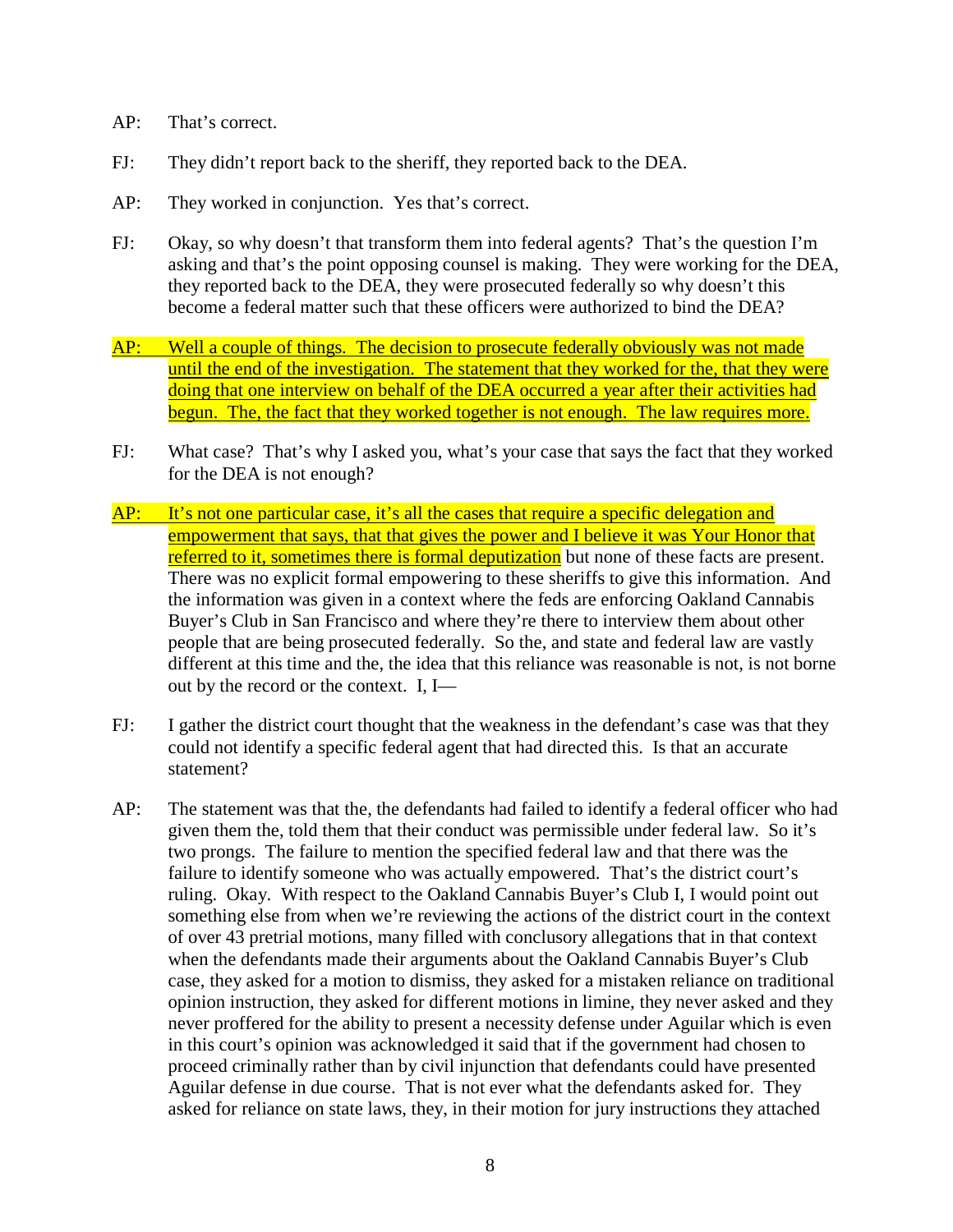numerous instructions none of which are for the same necessity defense that's referred to in the OCBC case. And that's Exhibit E to their motion which is not excerpted in the record but it I think shows what was before the district court which was old jury instructions from the Rosenthal case, none of which included specifically a necessity defense as defined even under the OCBC decision that they seek, or saying that they should have been allowed to

- MJ: If a necessity defense isn't based on medical necessity what is it based on? I don't understand what you just said.
- AP: Well there was, the, this issue is fairly complicated, we're looking at different periods of time and that's what, type of thing. What the Ninth Circuit was, essentially what this court said was, to the district court, no, you're injunction is overbroad and of course injunctions are different than interpreting criminal statutes. There's area for equitable relief
- MJ: Let's go back to necessity.
- AP: Okay.
- MJ: I, I'm sorry counselor I just don't understand your argument. There's one necessity defense here which is medical necessity
- AP: Right. And they've never asked for that was what, is what the record will show they asked for that OCBC it's, it's temporary pendency should have allowed them a motion to dismiss, that it should have allowed them to present reliance on state law, that it should have allowed them to present mistake of law defense, that it should have allowed them to
- MJ: But those aren't necessity defenses, there's a classic necessity
- AP: But, that's my point.
- MJ: Defense is I put a gun to your head and tell you to go rob the bank or I'm gonna kill you or your family and so the law recognizes that maybe we're gonna allow you to defend against the bank robbery charge.
- AP: That's exactly my point. They never asked for a classic necessity defense. They cited to OCBC and said so based on that you shall, you should dismiss our indictment. Marijuana was totally legal in that timeframe. Which of course that's not what it says. They said well if you won't dismiss our indictment you should let us introduce reliance on state law as our defense. Since this case was pending you should let us introduce a, an instruction from Rosenthal about mistake of law in fact. They never asked for the or proffered anything about a defense or instruction that they examined all the options, that there were no legal alternatives, that they weighed the, all the factors laid down in Aguilar or even ultimately from the line of cases even ultimately defined by the district court. That defense that the district court went back on remand, they never proffered that. They never said let us present that. Because they couldn't and because, and he district court should not have been required to guess that that's what they wanted to do rather than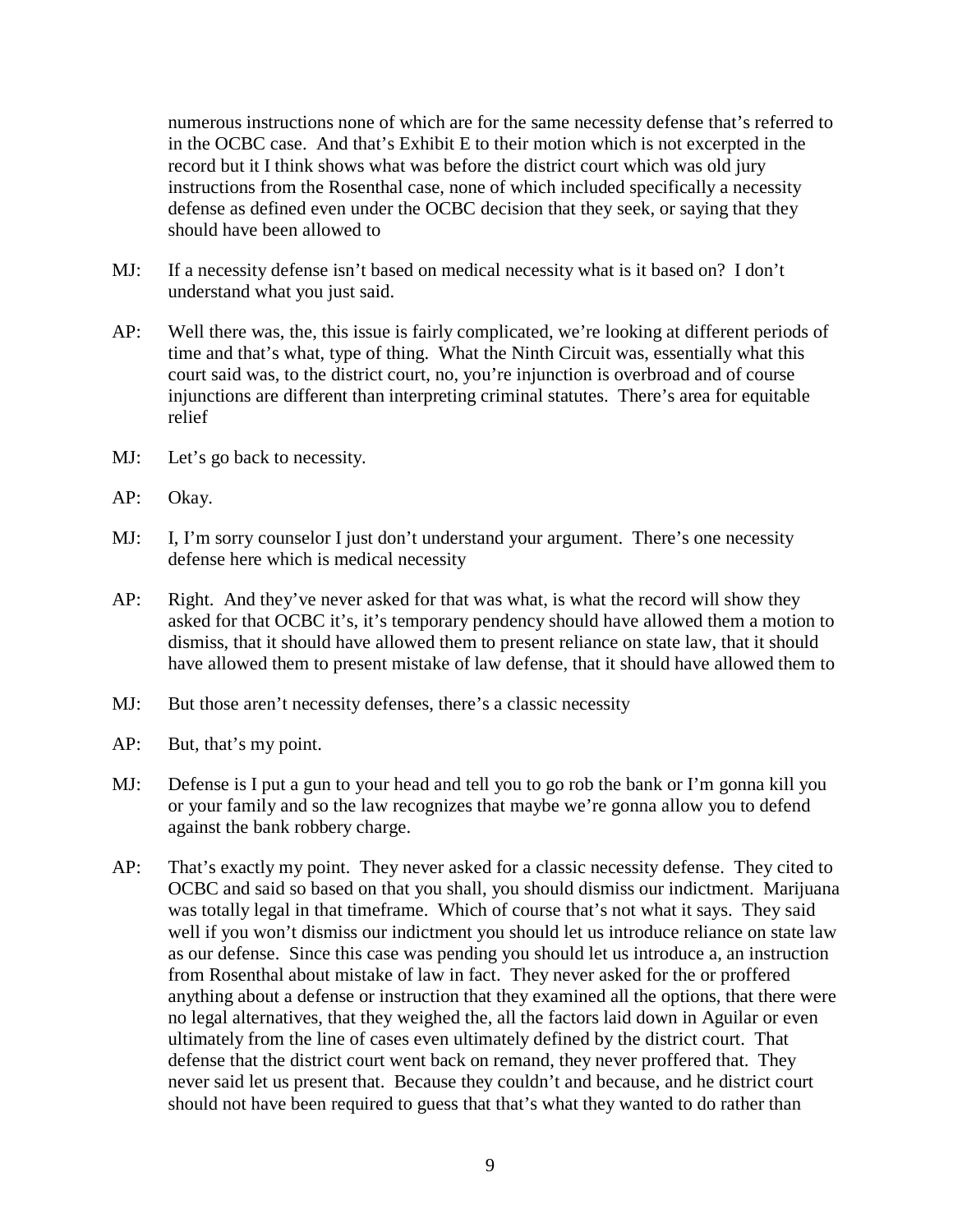what they specifically asked for. With respect to the, I guess I should resist this temptation but it's difficult, the allegation that there was information not provided to the court that was concealed from the court by the prosecutor, I would just direct the court to the transcript of the colloquy with the district court and particularly the excerpt of record page 8 and page 13 makes it perfectly clear that the discussion is about Special Agent Keith and the investigation of these particular defendants and not about the involvement in the interview or investigation of the other defendants. And if there's no further questions.

- MJ: Involvement of the interview regarding the raid on the ranch, is that what you're referring to?
- AP: Yes.
- MJ: Okay. Anything further?
- AP Thank you.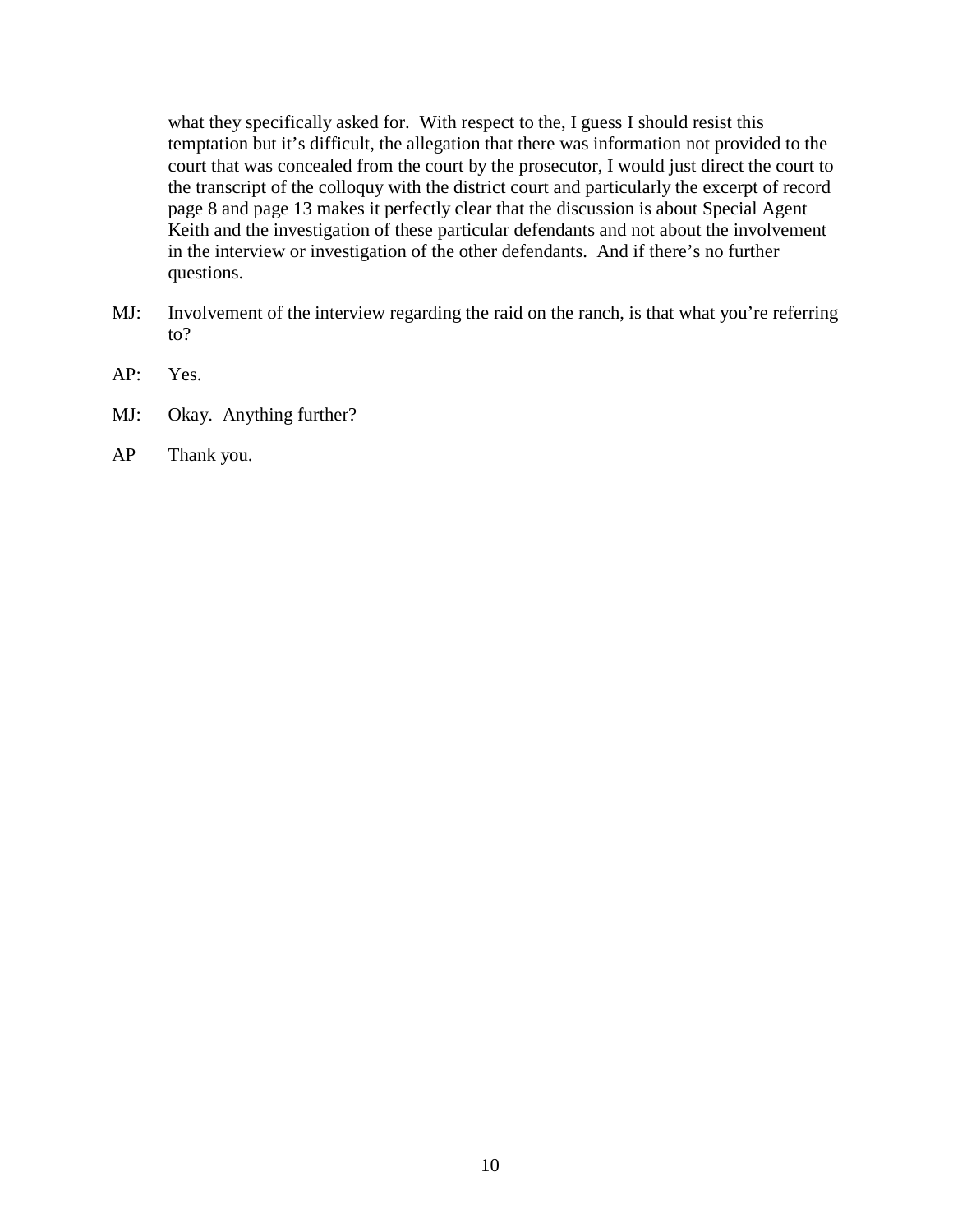## **UNITED STATES v. SPIRES III**

## **UNITED STATES of America, Plaintiff-Appellee, v. Leroy SPIRES, III, Defendant-Appellant.**

**No. 95-40176.**

#### **-- March 21, 1996**

Before HIGGINBOTHAM and DUHÉ, Circuit Judges, and SCHWARZER,District Judge.1

Tonda Lynne Curry, Assistant U.S. Attorney, Mike Bradford, U.S. Attorney, Tyler, TX, Cisselon-Simone Nichols, U.S. Attorney's Office, Tyler, TX, for plaintiff-appellee.Terrence W. Kirk, Joseph Andrew Turner, Law Office of Joseph A. Turner, Austin, TX, for defendantappellant.

Defendant appeals his conviction and sentence contending that the law he broke, 18 U.S.C. §  $922(g)$ , is unconstitutional, the judge improperly instructed the jury and his sentence is too harsh. None of his contentions merit reversal.

Leroy Spires is a convicted felon who, while on state probation, was charged with a drug violation by Texas authorities. In return for leniency, Spires and his wife agreed to cooperate with the West Central Texas Interlocal Crime Task Force. During their service to the task force, Spires and his wife showed a task force agent a gun in their truck that was owned by Mrs. Spires. The task force agent told the couple that they could not carry a gun and that they should leave the gun in the truck and put it away at home.

Over a year later, Spires met with his state probation officer, Janice Hale. Spires told Hale that he had a gun in his truck and intended to pawn it. Hale reminded Spires that one condition of his probation was that he not possess a firearm. After Spires left the meeting, Hale followed Spires to the pawn shop and reported him to the police. The police arrested Spires several hours later. After receiving his Miranda warnings, Spires admitted that he had pawned the gun.

Spires pleaded not guilty to possession by a felon of a firearm which had been previously shipped in interstate commerce in violation of 18 U.S.C. § 922(g). Spires was convicted and sentenced. On appeal, Spires argues that § 922(g) is unconstitutional under the reasoning of United States v. Lopez, 514 U.S. 549, 115 S.Ct. 1624, 131 L.Ed.2d 626 (1995), that he was entitled to a jury instruction on the defense of entrapment by estoppel and that the district court abused its discretion when it denied Spires a two-level sentence reduction for acceptance of responsibility.

Spires argues that the reasoning of Lopez, which held 18 U.S.C.  $\S$  922(q) unconstitutional, renders § 922(g) unconstitutional as well. Because Spires did not challenge the constitutionality of § 922(g) at trial, we review only for plain error. United States v. Olano, 507 U.S. 725, 113 S.Ct. 1770, 123 L.Ed.2d 508 (1993);  United States v. Calverley, 37 F.3d 160 (5th Cir.1994) (en banc). To be plain, the error must be clear under law current at the time of trial.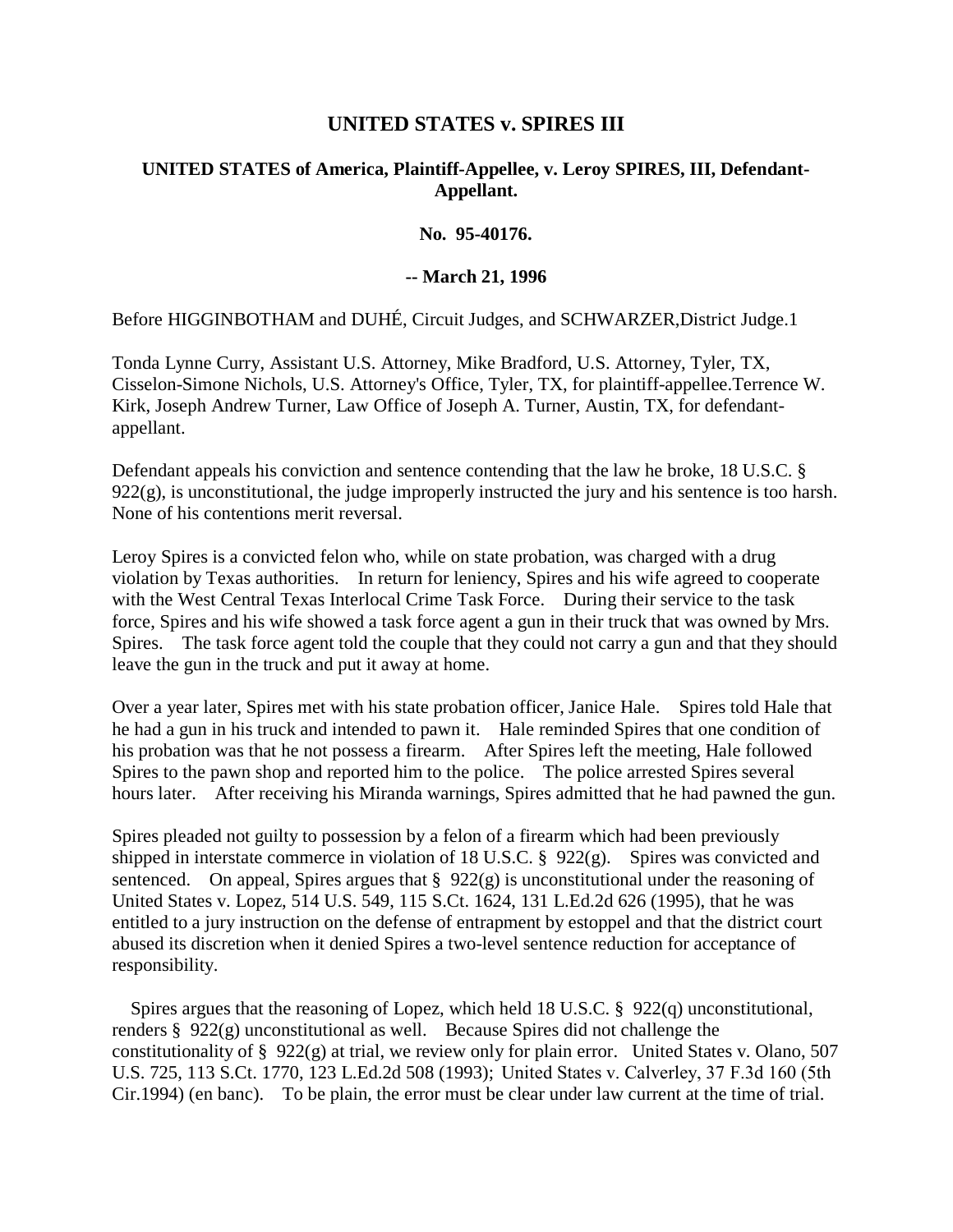Olano, 507 U.S. at 734, 113 S.Ct. at 1777;  Calverley, 37 F.3d at 162-63. "[T]hey are errors which are so conspicuous that 'the trial judge and prosecutor were derelict in countenancing [them], even absent the defendant's timely assistance in detecting [them].<sup>'</sup> Calverley, 37 F.3d at 163 (citing United States v. Frady, 456 U.S. 152, 102 S.Ct. 1584, 71 L.Ed.2d 816 (1982)).

Spires argues that we must consider Lopez even though rendered after his trial because Lopez establishes a new rule of conduct for criminal prosecutions and must be applied retroactively. Griffith v. Kentucky, 479 U.S. 314, 107 S.Ct. 708, 93 L.Ed.2d 649 (1987);  United States v. Knowles, 29 F.3d 947 (5th Cir.1994). We do not decide whether this case falls within the parameters of Griffith or Knowles because, even after Lopez, the failure to address the constitutionality of  $\S$  922(g) when not raised by defendant is not plain error.

In Lopez, the Supreme Court held that in enacting 18 U.S.C. § 922(q), which criminalizes possession of a firearm in a school zone, Congress exceeded its power under the Commerce Clause. The court held that the possession of firearms on school grounds did not substantially affect commerce because § 922(q) was not an essential part of a larger regulation of economic activity and it did not contain a jurisdictional element which would ensure, through case-by-case inquiry, that the firearm possession affected interstate commerce. Lopez, 514 U.S. at ----, 115 S.Ct. at 1631. Lopez does not address § 922(g). It does not determine whether § 922(g) is an essential part of a larger regulation of economic activity nor does it address whether the § 922(g) requirement that the firearm have traveled in commerce ensures on a case-by-case basis that the possession of a firearm by a felon affected interstate commerce.

In contrast, the precursor to  $\S$  922(g) was upheld as a valid exercise of Congress's commerce clause power long before Lopez. Scarborough v. United States, 431 U.S. 563, 97 S.Ct. 1963, 52 L.Ed.2d 582 (1977);  United States v. Bass, 404 U.S. 336, 92 S.Ct. 515, 30 L.Ed.2d 488 (1971);  United States v. Wallace, 889 F.2d 580 (5th Cir.1989), cert. denied, 497 U.S. 1006, 110 S.Ct. 3243, 111 L.Ed.2d 753 (1990). Additionally, § 922(g) has survived Commerce Clause challenges after Lopez in the Seventh and Ninth Circuits. United States v. Bell, 70 F.3d 495 (7th Cir.1995);  United States v. Collins, 61 F.3d 1379 (9th Cir.1995);  United States v. Hanna, 55 F.3d 1456 (9th Cir.1995).

The pre- and post-Lopez jurisprudence is fatal to Spires's claim of plain error. Even should Spires's contention that Lopez renders  $\S$  922(g) unconstitutional be correct, it is not plainly so.

Spires next argues that his conviction should be reversed because the district court refused to instruct the jury on the defense of entrapment by estoppel. $\frac{2}{3}$  $\frac{2}{3}$  $\frac{2}{3}$  A conviction can not be overturned for failure to instruct the jury on a defense unless the requested but omitted instruction has an evidentiary basis in the record which would lead to acquittal. United States v. Duvall, 846 F.2d 966 (5th Cir.1988). The evidence at Spires's trial precludes application of the defense.

The defense of entrapment by estoppel is applicable when a government official or agent actively assures a defendant that certain conduct is legal and the defendant reasonably relies on that advice and continues or initiates the conduct. Cox v. Louisiana, 379 U.S. 559, 85 S.Ct. 476, 13 L.Ed.2d 487 (1965) (convictions for demonstrating near courthouse reversed where highest police officials of city, in presence of sheriff and mayor, gave demonstrators permission to picket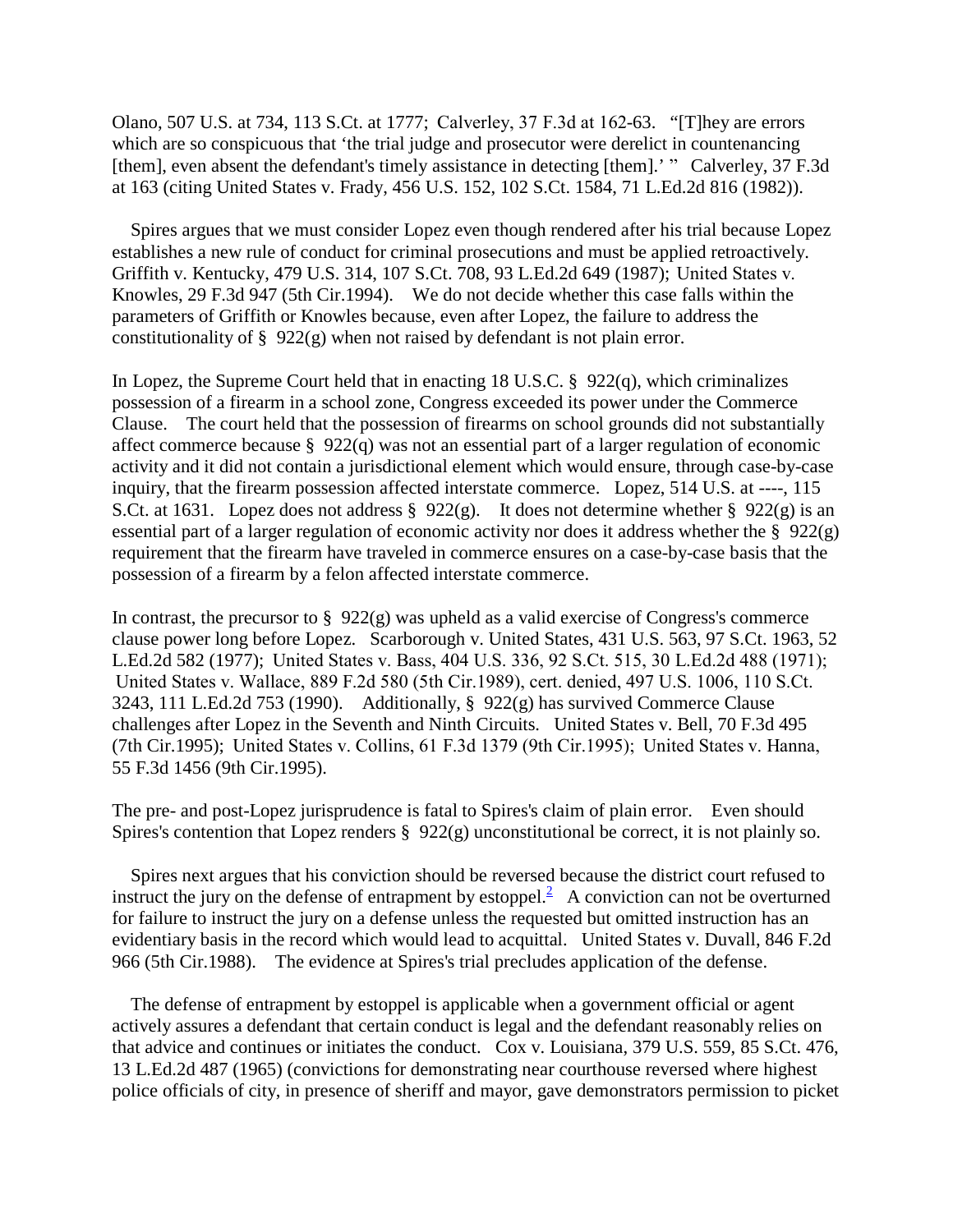across the street from courthouse);  Raley v. Ohio, 360 U.S. 423, 79 S.Ct. 1257, 3 L.Ed.2d 1344 (1959) (convictions for failure to testify reversed because inquiring body told defendants they could invoke Fifth Amendment).<sup>[3](http://caselaw.findlaw.com/us-5th-circuit/1155717.html#footnote_3)</sup> The defense is a narrow exception to the general rule that ignorance of the law is no excuse and is based on fundamental fairness concerns of the Due Process Clause. The focus of the inquiry is on the conduct of the government not the intent of the accused.

Spires is not entitled to an instruction on the defense because the task force agent is not an authorized federal government agent. To satisfy the requirements of the defense when charged with a federal crime, a defendant is required to show reliance either on a federal government official empowered to render the claimed erroneous advice, or on an authorized agent of the federal government who has been granted the authority from the federal government to render such advice. United States v. Brebner, 951 F.2d 1017 (9th Cir.1991); United States v. Bruscantini, 761 F.2d 640 (11th Cir.1985) This record reveals that the task force agent does not consider herself a federal officer or agent and has never held a federal commission. The agent's commission was held through the Jones County Sheriff's office. The task force is a federally funded but state operated investigative unit ultimately run by the Texas Governor's office. The task force and its agents are state actors. Federal funding alone does not make agents of the task force federal government officials or agents.

Spires's last complaint is that the district court erroneously denied Spires a two-level reduction of his sentencing level for acceptance of responsibility under Section 3E1.1 of the Sentencing Guidelines. Whether a defendant has accepted responsibility for a crime is a factual question and the standard of review is even more deferential than clear error. United States v. Allibhai, 939 F.2d 244 (5th Cir.1991). Because the trial court's assessment of a defendant's contrition will depend heavily on credibility assessments, the "clearly erroneous" standard will nearly always sustain the judgment of the district court. United States v. Thomas, 870 F.2d 174, 176 (5th Cir.1989).

Spires argues that because he did not dispute his factual guilt and admitted all elements of the offense, he is entitled to the reduction. He relies on Application Note 2 of § 3E1.1 which states in part:

In rare situations a defendant may clearly demonstrate an acceptance of responsibility for his criminal conduct even though he exercises his constitutional right to trial. This may occur, for example, where a defendant goes to trial to assert and preserve issues that do not relate to factual guilt (e.g., to make a constitutional challenge to a statute or a challenge to the applicability of a statute to his conduct).

Sentencing Guidelines § 3E1.1, Application Note 2 (1994). This case is not one of those "rare situations." Compare United States v. Fells, 78 F.3d 168 (5th Cir.1996) (defendant challenged legality of conviction in improper venue). At trial, Spires put forth two defenses, entrapment by estoppel and duress, both of which required proof of additional facts. The record reveals that these additional facts were disputed at trial and Spires's version of the facts was rejected by the jury.